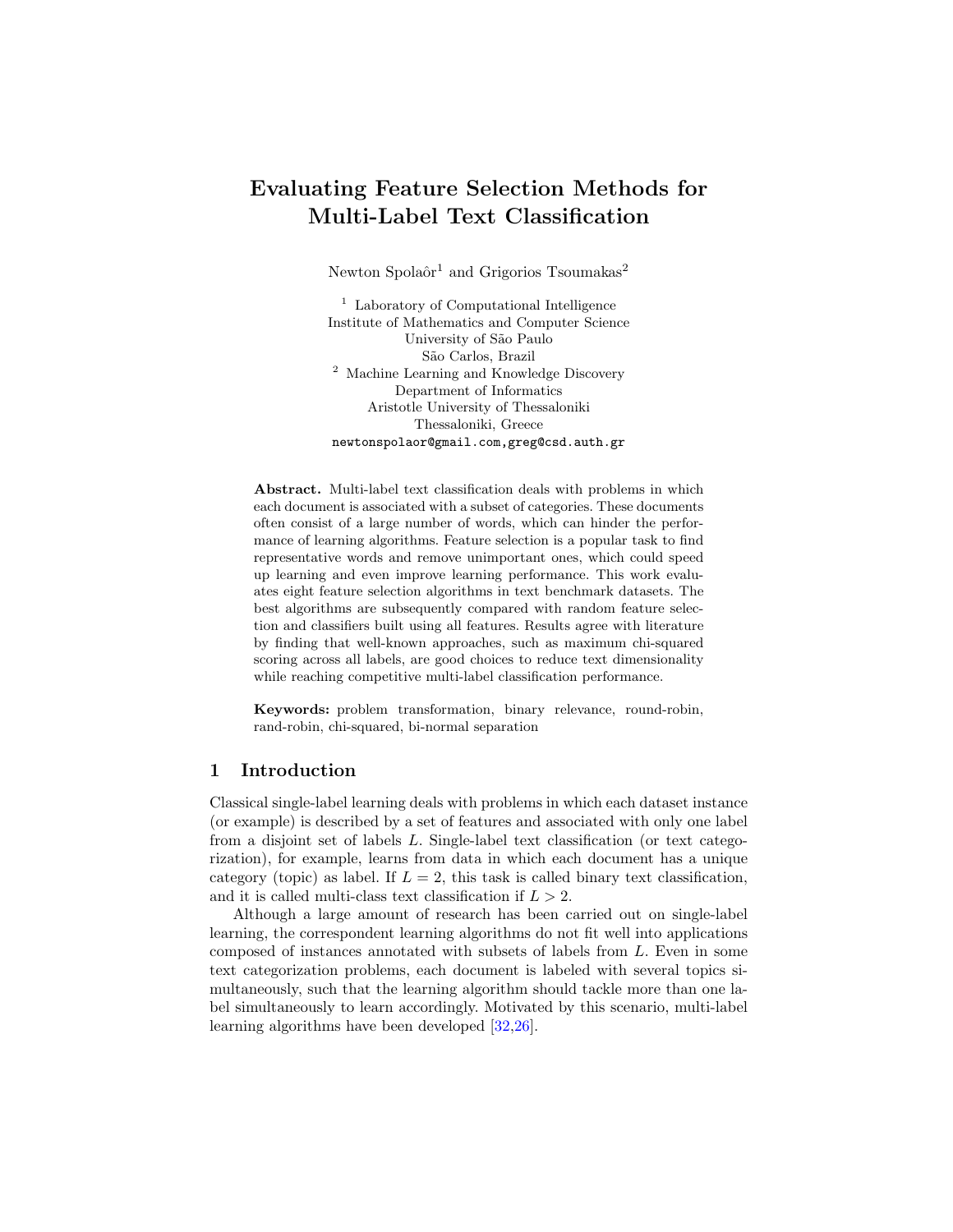Irrelevant and/or redundant features can hinder the performance of singlelabel and multi-label learning algorithms due to the "curse of dimensionality" [\[16\]](#page-10-0). Thus, the Feature Selection (FS) task is often applied before learning to find features which describe the dataset as well as, or even better than, the original set of features does, and remove the remaining ones. FS also speeds up learning algorithms and sometimes improves their performance [\[34\]](#page-11-2).

Research on multi-label feature selection is still scarce. For example, many publications evaluate a number of FS algorithms in only a few multi-label datasets. This work contributes to reduce this gap by comparing 8 FS methods in 20 multi-label text classification datasets (9 from different sources and 11 from a web page). The methods combine 2 feature evaluation measures, Chi-squared (CS) and Bi-Normal Separation (BNS) [\[8\]](#page-10-1), with 4 aggregation strategies to tackle multiple labels [\[9\]](#page-10-2), some of them still unexplored for multi-label datasets. Results show that well-known approaches, such as considering the maximum CS score of each feature across all labels, led to some of the best classification models.

The rest of this work is organized as follows: Section [2](#page-1-0) briefly presents multilabel learning, FS and related work. Section [3](#page-3-0) describes the methods evaluated in Section [4,](#page-5-0) which is followed by the conclusion and future work in Section [5.](#page-9-0)

# <span id="page-1-0"></span>2 Background

This section describes basic notations and concepts related to multi-label learning and feature selection. Related work in multi-label feature selection for textual datasets is also considered.

### 2.1 Multi-label learning

Let D be a dataset composed of N examples  $E_i = (\mathbf{x}_i, Y_i), i = 1..N$ . Each example (instance)  $E_i$  is associated with a feature vector  $\mathbf{x}_i = (x_{i1}, x_{i2}, \dots, x_{iM})$ described by M features (attributes)  $X_j$ , j = 1..M, and a subset of labels  $Y_i \subseteq L$ , where  $L = \{y_1, y_2, \ldots y_q\}$  $L = \{y_1, y_2, \ldots y_q\}$  $L = \{y_1, y_2, \ldots y_q\}$  is the set of q labels. Table 1 shows this representation. In this scenario, the multi-label learning task consists in generating a model H which, given an unseen instance  $E = (\mathbf{x}, ?)$ , is capable of accurately predicting its subset of labels Y, *i.e.*,  $H(E) \rightarrow Y$ .

<span id="page-1-1"></span>Table 1. Multi-label data.

|                           | $X_1$ |  | $X_2 \ldots X_M$                                                  |    |
|---------------------------|-------|--|-------------------------------------------------------------------|----|
| $E_1$<br>$\overline{E}_2$ |       |  | $x_{11}$ $x_{12}$ $\ldots$ $x_{1M}$<br>$x_{21}$ $x_{22}$ $x_{2M}$ | ζ2 |
|                           |       |  |                                                                   |    |
| $E_N$                     |       |  | $x_{N1} x_{N2} \ldots x_{NM}$                                     |    |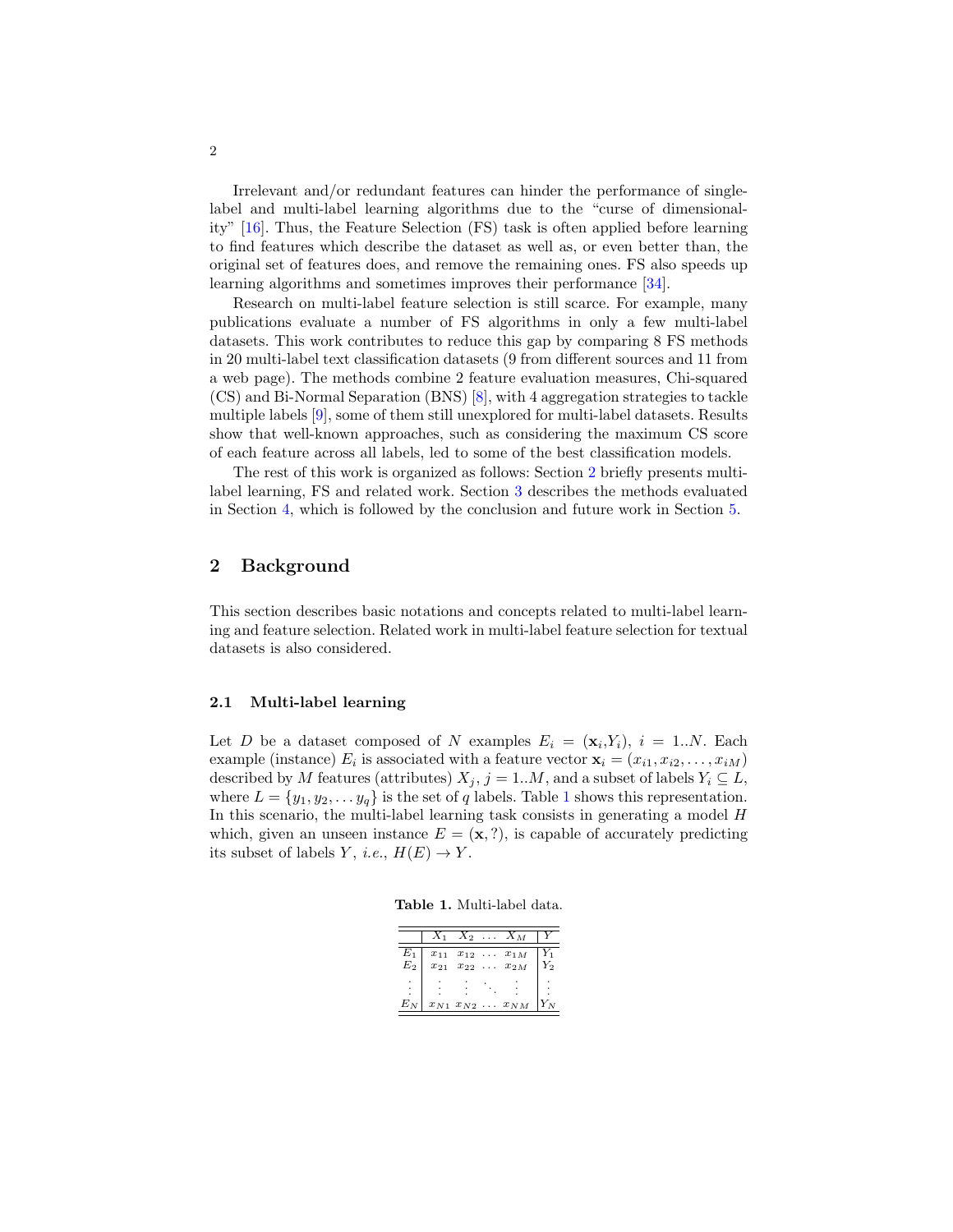Multi-label learning methods can be organized into two main categories: algorithm adaptation and problem transformation [\[26\]](#page-11-1). The former one includes learning algorithms extended to deal with multi-label data directly, such as the Multi-label Naive Bayes algorithm [\[33\]](#page-11-3). On the other hand, the latter category consists of algorithm independent methods, as any state of the art single-label learning method can learn from each single-label problem generated by these methods. The Binary Relevance (BR) approach exemplifies this category by transforming a multi-label dataset into  $q$  single-label datasets, learning from each single-label problem separately and combining the results.

Furthermore, exploiting label dependence during learning can improve performance [\[4\]](#page-10-3). An alternative categorization organizes multi-label learning methods based on the order of label correlations taken into account [\[32\]](#page-11-0). First-order strategies ignore co-existence of other labels during learning, as BR does. Secondorder strategies, exemplified by Calibrated Label [\[10\]](#page-10-4), consider pairwise relations between labels. High-order strategies, such as Random k-labelsets [\[28\]](#page-11-4), consider relations among more labels.

Although high-order strategies potentially model wider label correlations, they are usually computationally more demanding. In this work, the problem transformation/first-order strategy BR is used for classification.

### 2.2 Feature selection

FS for multi-label text datasets often applies single-label feature evaluation measures, i.e., measures to score the quality of features, after using problem transformation approaches, such as BR  $[6,31]$  $[6,31]$ . Moreover, these measures usually follow the filter approach [\[16\]](#page-10-0). Unlike the wrapper and embedded approaches, filters remove irrelevant and/or redundant features regardless of the learning algorithm, which can save computational resources when working with large datasets. Both FS measures used in this work agree with these popular choices.

CS and BNS share the same notation  $[8]$ . Let tp, fp, fn and tn be the number of (feature) true positives, false positives, false negatives and true negatives in a binary dataset. In this scenario, tp counts when a feature and a label under evaluation co-occur, *i.e.*, both are positive, while  $fp$  counts the cases in which only the feature is positive. Defining the remaining notations is straightforward.

Chi-squared estimates the independence between the occurrence of a feature  $X_j$  and the occurrence of a label  $y_i$ , such that the higher the measure value, the more related  $X_j$  and  $y_i$  are. CS is defined by Equation [1,](#page-2-0) where  $P_{pos}$  =  $(tp + fn)/(tp + fp + fn + tn)$ ,  $P_{neg} = (fp + tn)/(tp + fp + fn + tn)$  and  $t(count, expect) = (count - expect)^2/expect.$ 

<span id="page-2-0"></span>
$$
CS(tp, fp, fn, tn) = t\ (tp, (tp+fp) \ P_{pos}) + t\ (fn, (fn+tn) \ P_{pos}) +\t\t t\ (fp, (tp+fp) \ P_{neg}) + t\ (tn, (fn+tn) \ P_{neg}).
$$
\n(1)

Bi-Normal Separation measures the separation between two thresholds (positive and negative classes) in a Gaussian function. This measure models the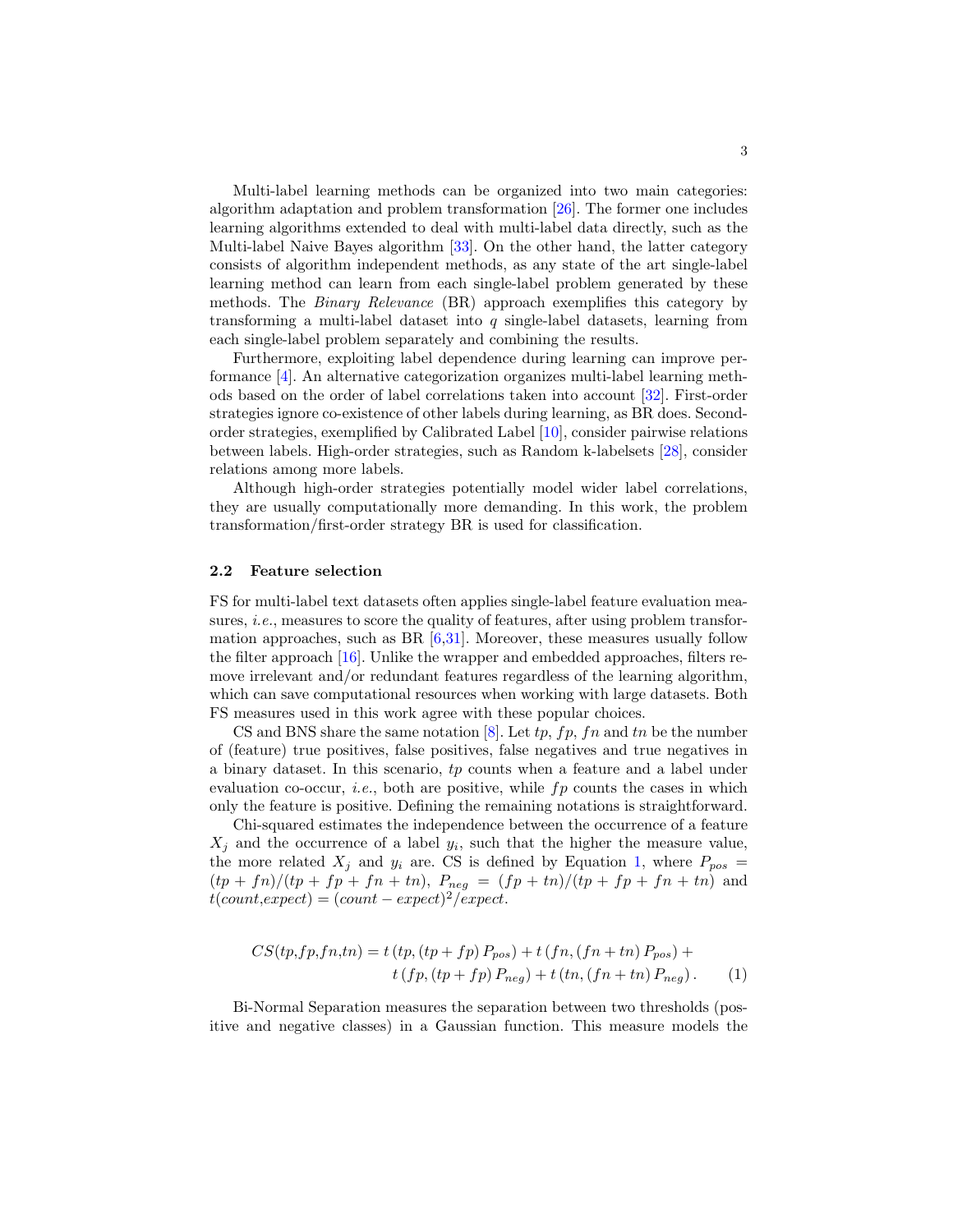occurrence of a feature  $X_i$  in the documents as a random Normal variable exceeding a hypothetical threshold, such that the frequency of  $X_j$  corresponds to the area under the curve past the threshold. As defined by Equation [2,](#page-3-1) the higher the difference between the thresholds, the better the feature  $X_j$  is. Let  $F^{-1}$  be the standard Normal distribution inverse cumulative probability function (z-score),  $tpr = tp/(tp + fn)$  and  $fpr = fp/(fp + tn)$ .

<span id="page-3-1"></span>
$$
BNS(tp, fp, fn, tn) = |F^{-1}(tpr) - F^{-1}(fpr)|.
$$
\n(2)

### 2.3 Related work

FS has been an active research topic in supervised learning, with several related publications and comprehensive surveys [\[34,](#page-11-2)[26,](#page-11-1)[16\]](#page-10-0). Most of this research has been mainly proposed to support single-label classification, but there are also many publications on feature selection for multi-label text classification.

The systematic review process, a method to perform a wide, replicable and rigorous literature review, was carried out in [\[22\]](#page-11-6) and recently updated to search for multi-label FS publications. Most of the methods found are filters, which are useful to save time/space when working with large textual datasets. Table [2](#page-3-2) summarizes some publications on filter FS. As mentioned, many publications use only few datasets to evaluate their methods. Moreover, Information Gain (IG) and CS, two potentially related measures [\[31\]](#page-11-5), are the most usual ones.

<span id="page-3-2"></span>Table 2. Multi-label filter feature selection publications.

|                     | Number of      | Feature evaluation measure                                                   |
|---------------------|----------------|------------------------------------------------------------------------------|
| Paper               | datasets used  |                                                                              |
| 31                  | $\overline{2}$ | IG, CS, document frequency, term strength and mutual information             |
| 24                  | $\overline{2}$ | ΙG                                                                           |
| $\left 18\right $   |                | CS                                                                           |
| $\vert 15 \vert$    | 1              | CS                                                                           |
| $\bm{35}$           | 1              | IG, CS, correlation coefficient, odds ratio, odds ratio-square and signed IG |
| $\left 20\right $   |                | IG, CS and document frequency                                                |
| $\vert 3 \vert$     | $\overline{2}$ | IG, CS and orthogonal centroid feature selection                             |
| 19                  | 1              | conditional mutual information                                               |
| $\left  21\right $  | 1              | minimal redundancy maximal relevance                                         |
| $\left  28 \right $ | 3              | CS                                                                           |
| $\left[ 2\right]$   |                | mutual information                                                           |
| 17                  | 1              | BNS                                                                          |
| 29                  | 5              | Hilbert-Schmidt independence criterion                                       |
| $\vert 6 \vert$     | 6              | ЮG                                                                           |
| $\vert 13 \vert$    | 8              | symmetrical uncertainty                                                      |
| 14                  | 3              | mutual information                                                           |
| $\left  23\right $  | 10             | IG and ReliefF                                                               |

# <span id="page-3-0"></span>3 Multi-label feature selection methods

After transforming a multi-label dataset into q binary datasets by BR and counting the number of (feature) true/false positives/negatives, any feature evalua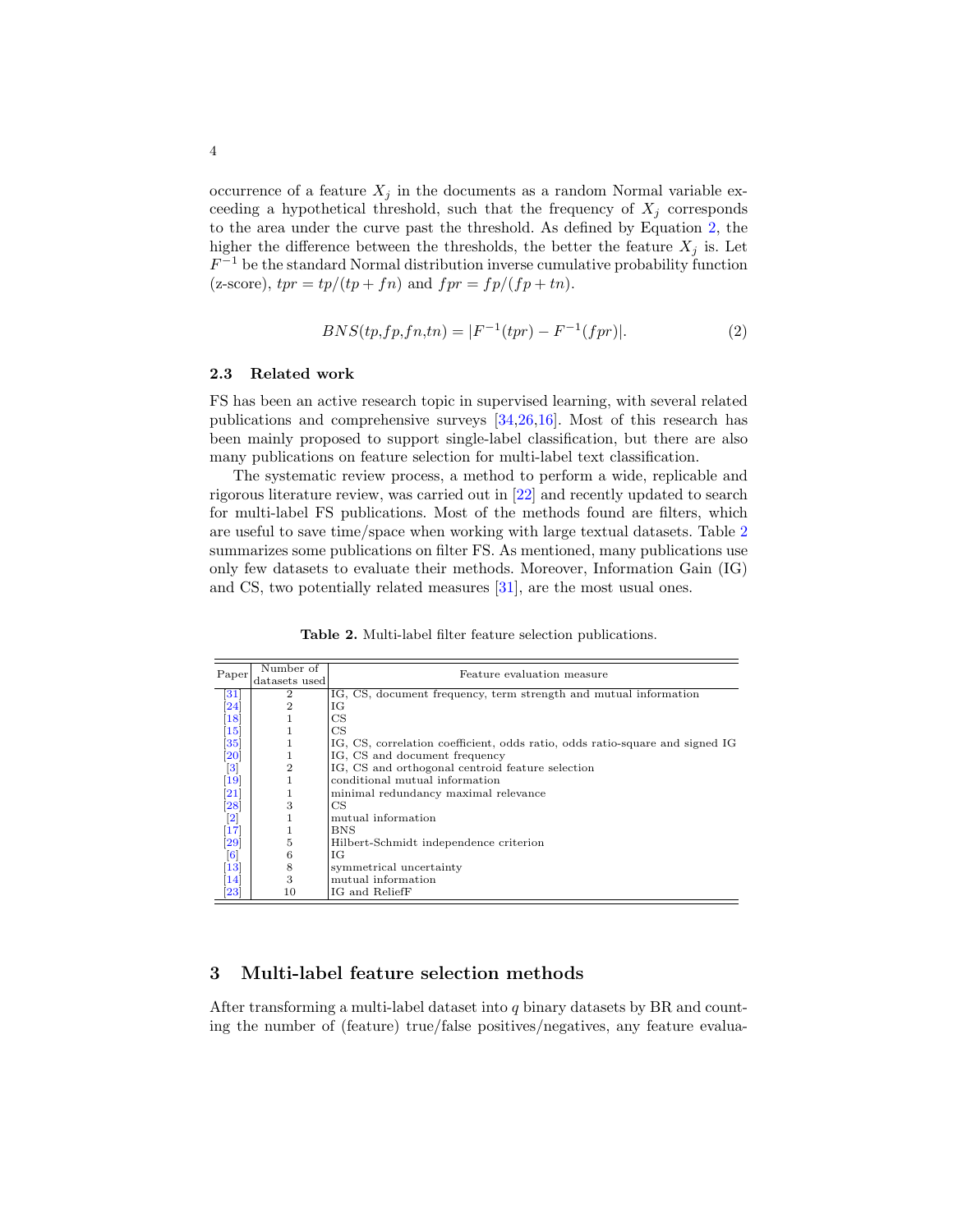tion measure for binary data can be applied according to the macro-averaged approach  $[15]$ , exemplified in  $[23,25,28,20]$  $[23,25,28,20]$  $[23,25,28,20]$  $[23,25,28,20]$ .

In what follows, four aggregation strategies are described. Let  $tp_{y_i}, fp_{y_i}, tn_{y_i}$ and  $fn_{y_i}$  be the number of (feature) true/false positives/negatives for a label  $y_i$ ,  $i = 1..q$  and a feature  $X_j$ ,  $j = 1..M$ .

The well-known Mean strategy (Mean) [\[31\]](#page-11-5) averages the scores obtained after applying the measure  $fe$  in the binary dataset related to each label  $y_i$  (Equation [3\)](#page-4-0). Max (Max), which returns the maximum score obtained across all labels (Equation [4\)](#page-4-0), is also popular.

<span id="page-4-0"></span>
$$
Mean(X_j) = \frac{1}{q} \sum_{i=1}^{q} f e(t p_{y_i}, f p_{y_i}, t n_{y_i}, f n_{y_i}).
$$
\n(3)

$$
Max(X_j) = \max_{i=1}^{q} f e(t p_{y_i}, f p_{y_i}, t n_{y_i}, f n_{y_i}).
$$
\n(4)

A finding that some feature evaluation measures can be blinded by a surplus of strongly predictive features for frequent labels, while largely ignoring features needed to discriminate hard (low frequency) labels, motivated the proposal of Round-Robin (RoR) and Rand-Robin (RaR) [\[9\]](#page-10-2). After calculating q feature rankings, the former variation takes the best feature in the ranking related to each label in turn. On the other hand, the latter one takes the best feature for a label randomly chosen with probability inversely proportional to its frequency. Each feature taken in turn is removed from the  $q$  feature rankings.

Algorithm [3.1](#page-5-1) suggests a generic implementation for all the strategies, which can be optimized according to each one for code optimization. In what follows, the main procedures and variables of this algorithm are described.

Textual data is often represented as sparse data, as not all features (words) will occur in every instance (document). This property is considered by the procedure invertedIndexes (Line [2\)](#page-5-1) for countings. As result, there are  $M + q$ rows, such that each row consists in the inverted indexes linking a feature or a label to the instances they occur. Thus, a (feature) true positive is verified every time a feature and a label co-occur in the same instance (Line [7\)](#page-5-1). Based on the number of inverted indexes, *i.e.*, the frequency of each feature or label,  $fp$ ,  $fn$ and tn are easily set. Then the score calculated by a feature evaluation measure  $fe$  (Line [15\)](#page-5-1) is set to the matrix of feature rankings  $FRM$ .

Algorithm [3.1](#page-5-1) ends with the application of one of the strategies in Line [19.](#page-5-1) It should be emphasized that the Equations [3](#page-4-0) and [4](#page-4-0) would use the matrix FRM instead of reapplying the feature evaluation measure fe.

Algorithm [3.1](#page-5-1) implementation can support parallelization and serialization, enabling user to save time/space in large datasets. First, the algorithm is split into several independent tasks, which is helpful to successful parallelization [\[11\]](#page-10-13). Second, serialization is considered to enable the algorithm to save a stream of bytes in the disk and load it back when necessary, releasing space in memory.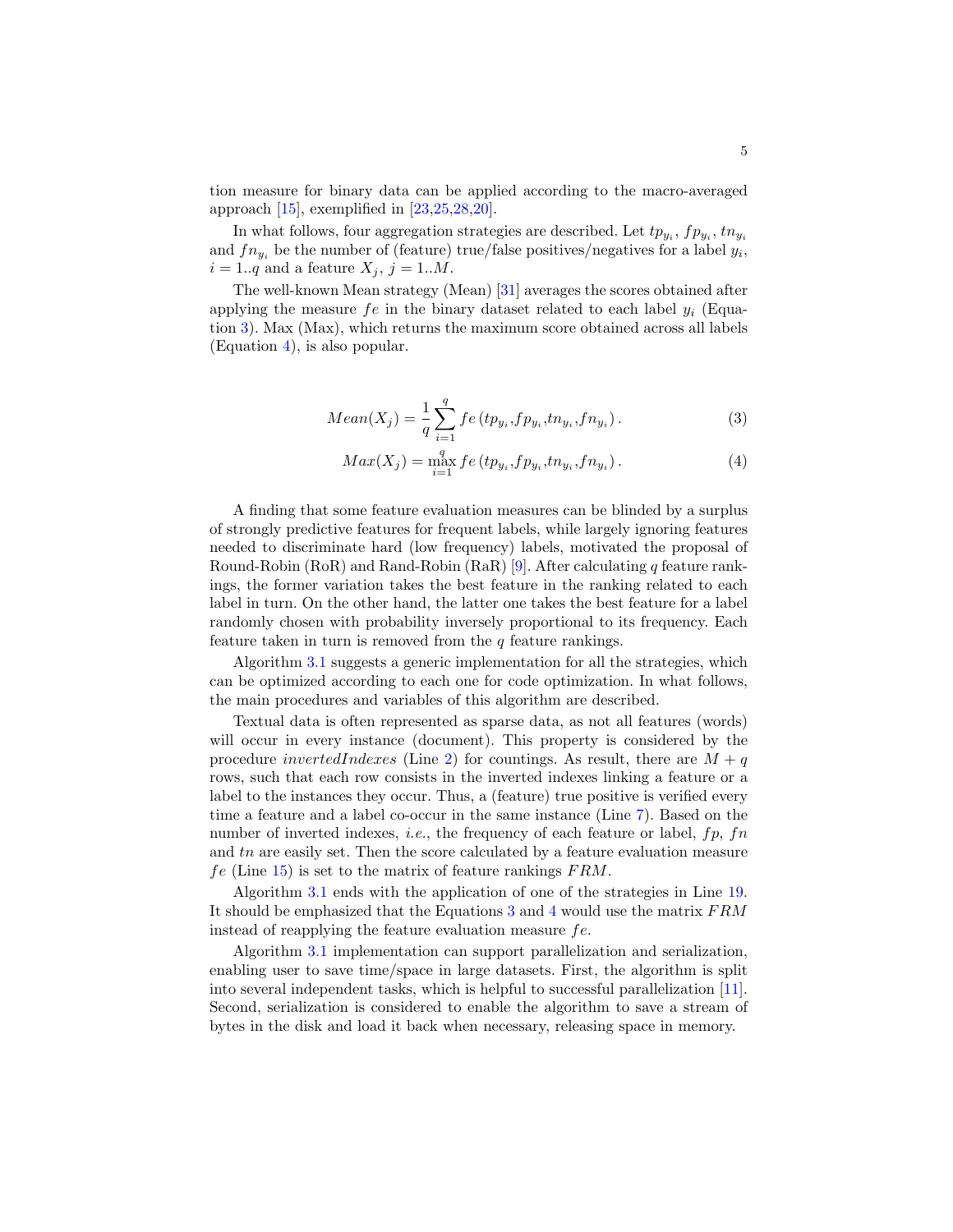<span id="page-5-1"></span>Algorithm 3.1 Generic implementation for the aggregation strategies

Input: Multi-label dataset D **Output:** Feature ranking FR 1: Initialize tp and FRM 2:  $\{invertedFeatures, invertedLabelIndexes\} \leftarrow invertedIndexes(D)$ 3: for each label of invertedLabelIndexes do 4: for each feature of invertedFeatureIndexes do 5: for each invertedIndexF of feature do 6: for each invertedIndexL of label do 7: **if**  $invertedIndexF = invertedIndexL$  then 8:  $tp \leftarrow tp + 1$ 9: end if 10: end for 11: end for 12:  $fp \leftarrow numberIndexes(feature) - tp$ 13:  $fn \leftarrow numberIndexes(label) - tp$ 14:  $tn \leftarrow N - (tp + fp + fn)$ 15:  $FRM[label][feature] \leftarrow fe(tp, fp, fn, tn)$ 16: Reinitialize tp 17: end for 18: end for 19:  $FR \leftarrow aggregationStrategy(FRM)$  $20:$  return  $FR$ 

# <span id="page-5-0"></span>4 Experimental evaluation

In this work, 8 text FS methods (2 *feature evaluation measures*  $\times$  4 *strategies*) are applied in 20 benchmark datasets. The best methods are after compared with the classifiers built using All Features (AF) and using the features selected by Random Feature Selection (RFS) [\[8\]](#page-10-1). The RaR strategy and RFS were executed three times due to their stochasticity, and the correspondent Micro F-Measure values from RaR and RFS were averaged before calculating the average ranking.

Some implemented procedures use Weka [\[30\]](#page-11-15) and LIBLINEAR [\[7\]](#page-10-14) resources. All the reported classification results were obtained by Mulan [\[27\]](#page-11-16), a framework for multi-label classification, using 10-fold cross-validation with paired folds.

#### <span id="page-5-2"></span>4.1 Datasets and experimental setup

Table [3](#page-6-0) shows, for each dataset, its name the number of instances  $(N)$ , features  $(M)$  and labels  $(q)$ , the label cardinality  $(LC)$ , which is the average number of labels associated with each example, the label density (LD), which is a normalized version of LC divided by the total number of labels, and the number of distinct combinations (DC) of labels. The datasets were obtained from  $Mulan^3$ and  $Meka^4$  repositories.

 $^3$ <http://mulan.sourceforge.net/datasets.html>

<sup>4</sup> <http://meka.sourceforge.net/#datasets>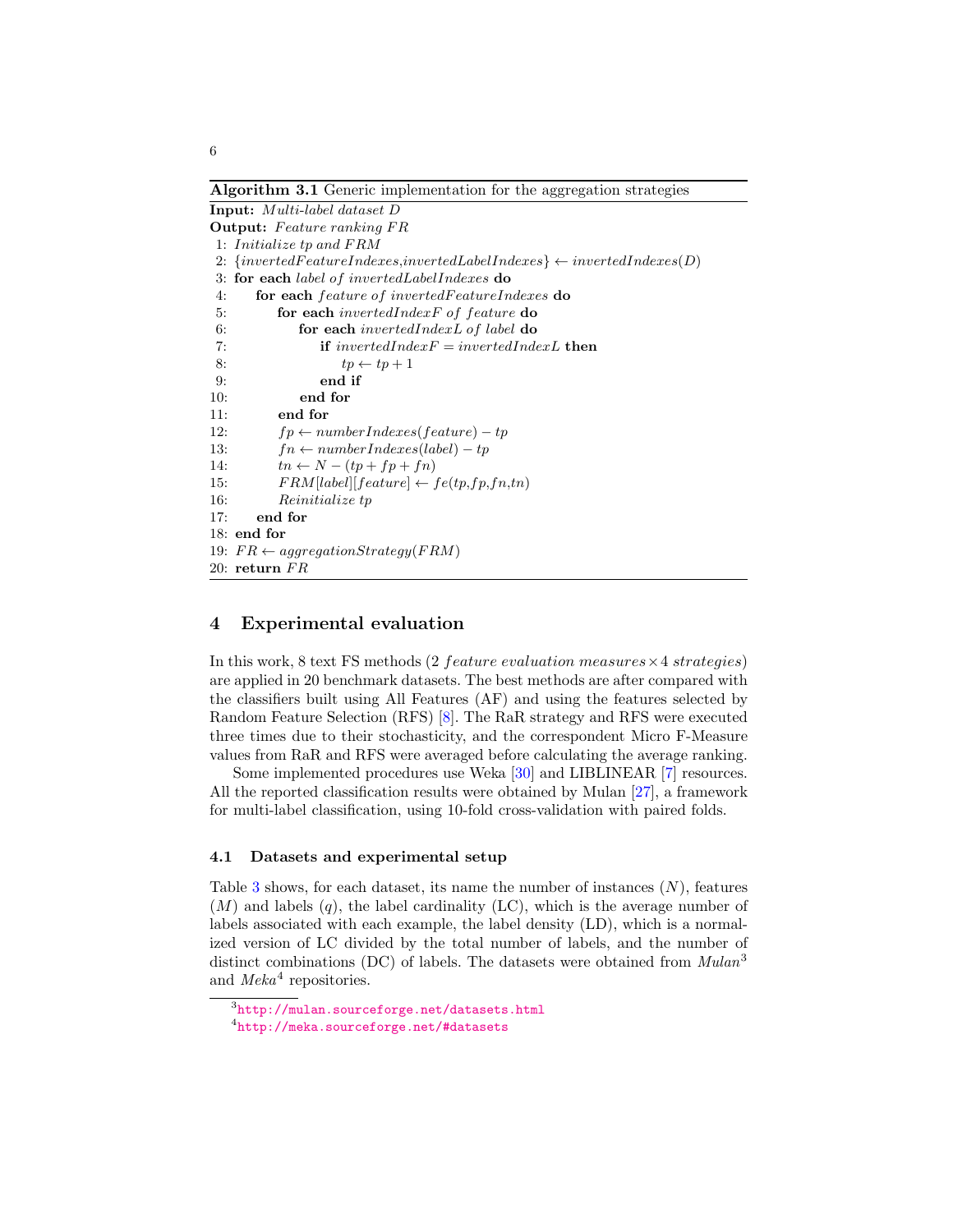<span id="page-6-0"></span>Table 3. Benchmark datasets used.

| Name                                 | Ν     | М           | $\boldsymbol{q}$ | LC   | LD   | $\overline{DC}$  |
|--------------------------------------|-------|-------------|------------------|------|------|------------------|
| $arts^3$                             | 7484  | 23146       | 26               | 1.65 | 0.06 | 599              |
| bibtex <sup>3</sup>                  | 7395  | 1836        | 159              | 2.40 | 0.02 | 2856             |
| bookmarks <sup>3</sup>               | 87856 | 2150        | 208              | 2.03 | 0.01 | 18716            |
| business <sup>3</sup>                |       | 11214 21924 | 30               | 1.60 | 0.05 | 233              |
| computers <sup>3</sup>               |       | 12444 34096 | 33               | 1.51 | 0.05 | 428              |
| delicious <sup>3</sup>               | 16105 | 500         | 983              |      |      | 19.02 0.02 15806 |
| education <sup>3</sup>               |       | 12030 27534 | 33               | 1.46 | 0.04 | 511              |
| $\mathrm{enron}^3$                   | 1702  | 1001        | 53               | 5.31 | 0.06 | 753              |
| entertainment <sup>3</sup>           | 12730 | 32001       | 21               | 1.41 | 0.07 | 337              |
| health <sup>3</sup>                  | 9205  | 30605       | 32               | 1.64 | 0.05 | 335              |
| medical <sup>3</sup>                 | 978   | 1449        | 45               | 1.25 | 0.03 | 94               |
| language log <sup>4</sup>            | 13929 | 1002        | 23               | 1.66 | 0.07 | 1147             |
| $rcv1v2$ (subset1) <sup>3</sup>      | 6000  | 47236       | 101              | 2.88 | 0.03 | 1028             |
| recreation <sup>3</sup>              |       | 12828 30324 | 22               | 1.43 | 0.06 | 530              |
| reference <sup>3</sup>               | 8027  | 39679       | 33               | 1.17 | 0.04 | 275              |
| science <sup>3</sup>                 | 6428  | 37187       | 40               | 1.45 | 0.04 | 457              |
| social <sup>3</sup>                  | 12111 | 52350       | 39               | 1.28 | 0.03 | 361              |
| society <sup>3</sup>                 |       | 14512 31802 | 27               | 1.67 | 0.06 | 1054             |
| slashdot <sup>4</sup>                | 3782  | 1079        | 22               | 1.18 | 0.05 | 156              |
| $\mathrm{t}$ mc2007-500 <sup>3</sup> | 28596 | 500         | 22               | 2.21 | 0.10 | 1341             |

After applying each FS method in a dataset, the BR + Linear SVM (BRLL) method, efficient to classify large sparse datasets [\[7\]](#page-10-14), was used. BRLL classifiers were built from data described by the best  $t$  features found by a FS method, in which  $t = 10\%, 20\%, \ldots, 90\%$  of the number of features M. The learning algorithm was executed with SVM  $C = 3$ , tolerance of stopping criterion  $e =$  $0.001$  and remaining parameters with default values<sup>5</sup>.

All classification models built were evaluated according to Micro F-Measure [\[26\]](#page-11-1). This evaluation measure, defined by Equation [5,](#page-6-1) has values in the interval [0..1] and the higher its value, the better the multi-label classifier performance is. Let  $T_{P_{y_i}}$ ,  $F_{P_{y_i}}$ ,  $T_{N_{y_i}}$  and  $F_{N_{y_i}}$  be, respectively, the number of true/false positives/negatives for a label  $y_j$  from the set of labels L.

<span id="page-6-1"></span>
$$
Micro\,F\text{-}Measure(H, D) = \frac{2\sum_{j=1}^{q} T_{P_{y_j}}}{2\sum_{j=1}^{q} T_{P_{y_j}} + \sum_{j=1}^{q} F_{P_{y_j}} + \sum_{j=1}^{q} F_{N_{y_j}}}.
$$
 (5)

#### 4.2 Results and discussion

The micro F-measure of the 8 feature selection methods at the 9 percentages of selected features for each one of the 20 datasets are available in an online appendix<sup>6</sup>. Following the recommendations in  $[5]$ , we will here compare different feature selection approaches at specific percentages of selected features based on their average rankings across all datasets.

We first discuss the relative performance of the 4 aggregation strategies (Max, Mean, RoR, RaR) for each feature evaluation measure (CS, BNS) separately.

 $^{5}\rm{Solves}$  in LIBLINEAR are insensitive to  $C.$ 

 $^6$ <http://tiny.cc/e0ke3w>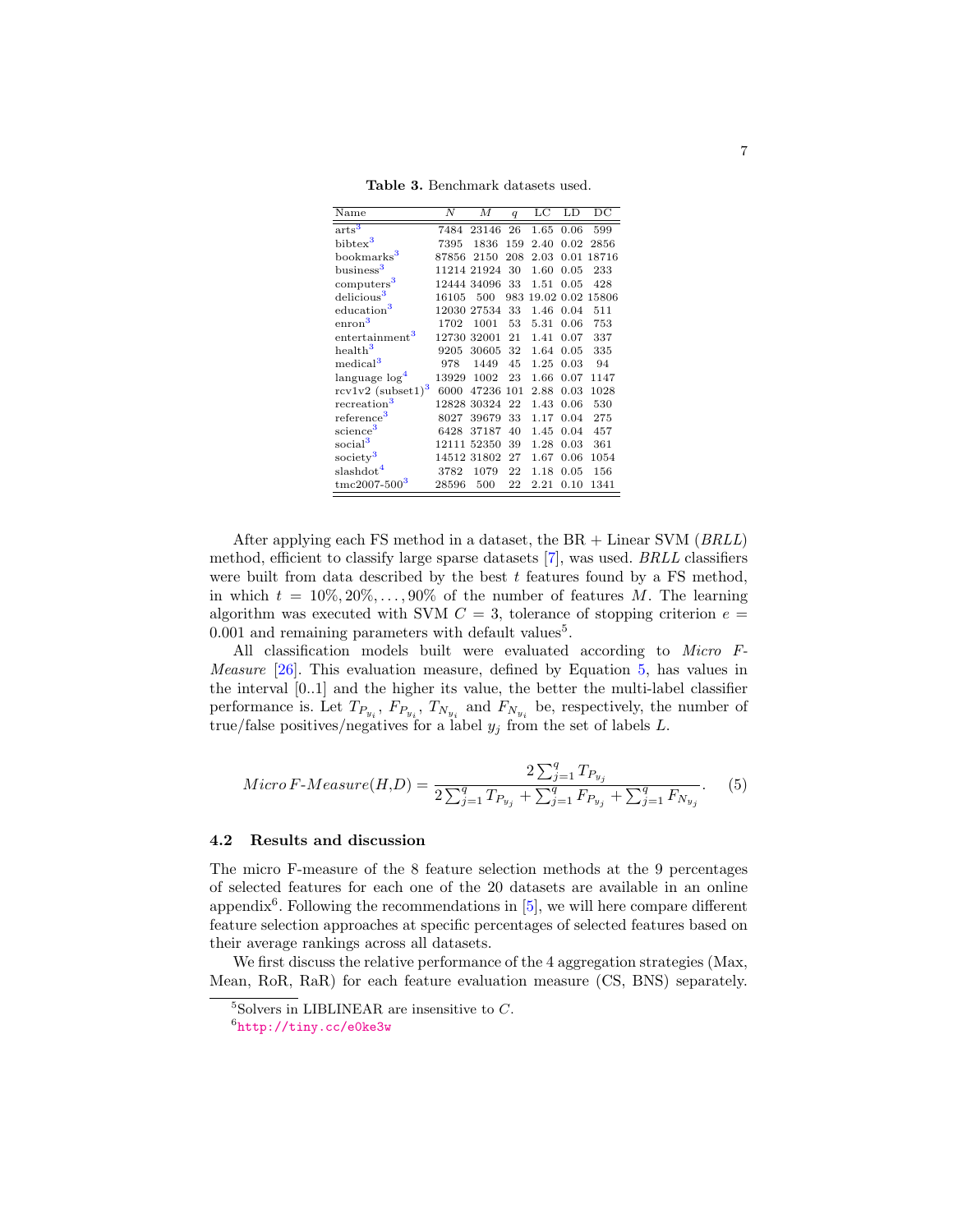Table [4](#page-7-0) shows the mean and standard deviation of the ranking of the 4 aggregation strategies (columns) at the 9 different percentages of selected features (rows) across all datasets for BNS (left) and CS (right). The best (lowest) average ranking for each evaluation measure and percentage of selected features is highlighted in bold. Figure [1](#page-7-1) presents the same values as graphs of the average ranking (y-axis) with respect to the percentage of selected features (x-axis) for BNS (left) and CS (right).

<span id="page-7-0"></span>Table 4. Mean and standard deviation of the ranking of the 4 aggregation strategies (columns) at the 9 different percentages of selected features (rows) across all datasets for BNS (left) and CS (right).

|        | MaxBNS MeanBNS RoRBNS RaRBNS                   |           | MaxCS                                                                                   | MeanCS                                               | RoRCS | RaRCS |
|--------|------------------------------------------------|-----------|-----------------------------------------------------------------------------------------|------------------------------------------------------|-------|-------|
| 10%    | $2.00(0.7)$ 1.95 (1.4) 3.15 (0.8)              | 2.90(1.0) |                                                                                         | $2.50(1.0)$ <b>1.40</b> (0.8) 3.10 (0.9) 3.00 (1.0)  |       |       |
| $20\%$ | 2.10 (0.8) 2.05 (1.4) 3.05 (1.0)               | 2.80(1.0) |                                                                                         | $2.50(0.9)$ <b>1.65</b> (1.1) $2.80(1.1)$ 3.05 (1.0) |       |       |
| $30\%$ | <b>2.10</b> (1.0) <b>2.10</b> (1.4) 3.15 (0.9) | 2.65(0.9) |                                                                                         | $2.30(1.0)$ 1.90 (1.2) 2.80 (1.0) 3.00 (1.0)         |       |       |
| $40\%$ |                                                |           | 2.40 (1.1) 2.15 (1.4) 3.10 (1.0) 2.35 (0.8) 2.25 (1.0) 1.95 (1.2) 2.50 (1.0) 3.30 (1.0) |                                                      |       |       |
| $50\%$ |                                                |           | 2.40 (1.1) 2.30 (1.5) 2.95 (1.1) 2.35 (0.7) 2.00 (0.8) 2.20 (1.3) 2.80 (1.1) 3.00 (1.0) |                                                      |       |       |
| $60\%$ |                                                |           | 2.50 (1.1) 2.50 (1.3) 2.95 (0.9) 2.05 (1.1) 1.90 (1.1) 2.15 (1.0) 2.60 (0.9) 3.35 (1.0) |                                                      |       |       |
| 70%    |                                                |           | 2.65 (1.4) 2.68 (1.3) 2.48 (0.9) 2.20 (0.8) 2.00 (1.0) 2.20 (1.0) 2.80 (1.0) 3.00 (1.2) |                                                      |       |       |
| $80\%$ |                                                |           | 2.80 (1.1) 2.55 (1.4) 2.50 (1.2) 2.15 (0.8) 2.25 (1.2) 2.35 (1.0) 2.65 (1.2) 2.75 (1.1) |                                                      |       |       |
| $90\%$ |                                                |           | 2.90 (1.1) 2.40 (1.2) 2.30 (1.1) 2.40 (1.1) 2.10 (1.2) 2.70 (0.9) 2.65 (1.2) 2.55 (1.2) |                                                      |       |       |



<span id="page-7-1"></span>Fig. 1. Average rankings of the eight methods.

We notice that for both CS and BNS the Mean aggregation performs best when the percentage of features is low (up to 50% for BNS and 40% for CS). For larger percentages of features RaR (and RoR in the case of 90%) performs best for BNS, while Max performs best for CS. Recall that for each feature, Mean averages the scores across all labels, while Max, RoR and RaR are based on a single label. Therefore, at lower number of features, it is probably the case that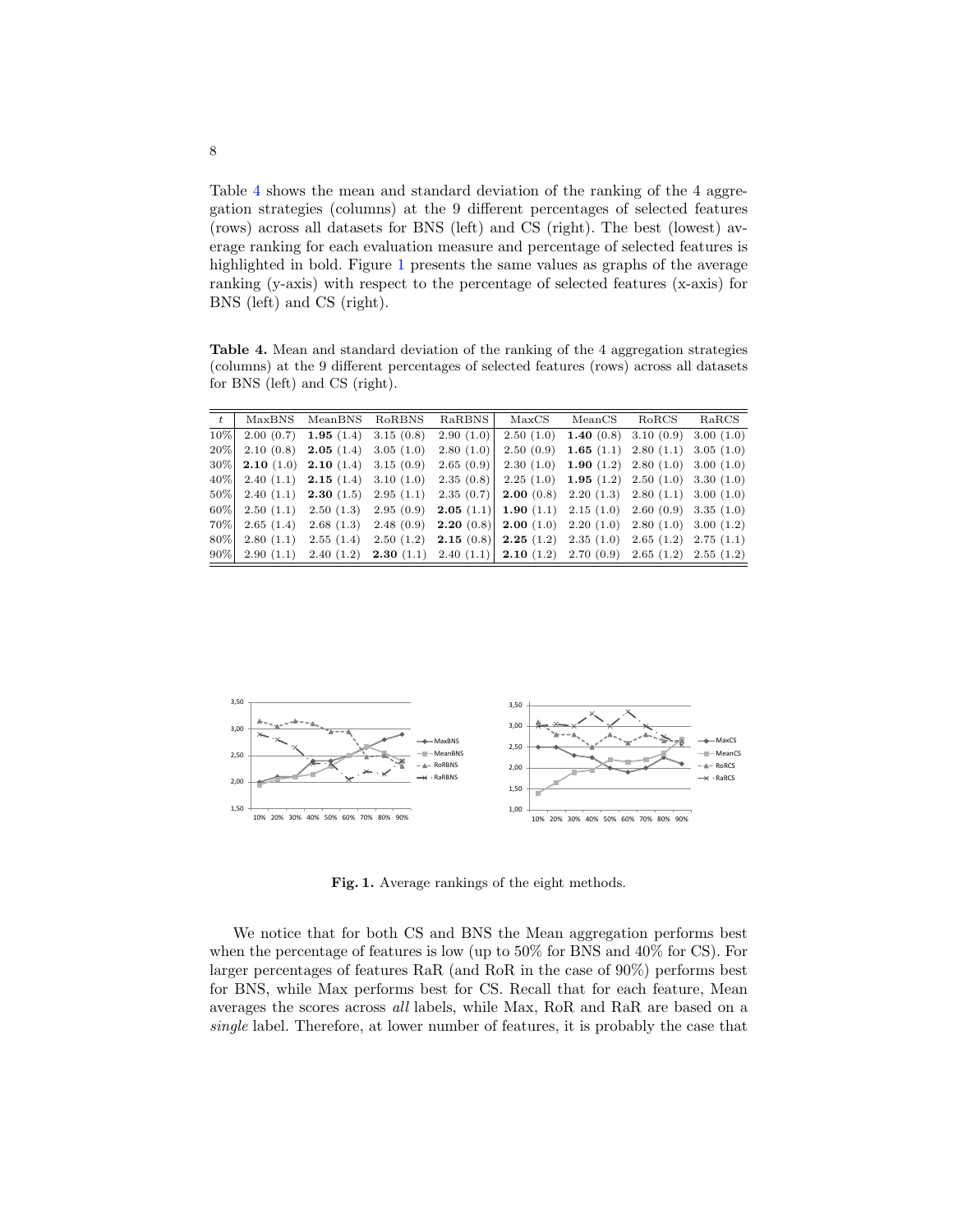Max, RoR and RaR are not considering enough features for some of the labels in contrast to Mean. As the percentage of selected features increases, Max, RoR and Rar manage to select enough features for all labels and outweigh Mean, which is selecting features that work well for all labels on average.

The finding that Mean and Max lead to good classification models agrees with earlier publications which combine them with different feature evaluation measures, such as ReliefF and IG [\[23\]](#page-11-13), CS [\[25,](#page-11-14)[28,](#page-11-4)[20\]](#page-11-9) and mutual information [\[31\]](#page-11-5).

We now focus on methods that in the previous comparison achieved the best average ranking for more than one percentage of selected features. These are: MeanBNS, RaRBNS, MaxCS and MeanCS. We will discuss the relative performance of these methods along with the baselines of using All Features (AF) and Random Feature Selection (RFS). Table [5](#page-8-0) shows the corresponding average rankings and standard deviations. Note that the performance of AF is the same independently of the percentage of selected features, yet its relative ranking with respect to competing methods can and does differ.

<span id="page-8-0"></span>Table 5. Mean and standard deviation of the ranking of MeanBNS, RaRBNS, MaxCS, MeanCS, RFS and AF (columns) at the 9 different percentages of selected features (rows) across all datasets.

| $t^{-1}$ | MeanBNS   | RaRBNS    | MaxCS        | MeanCS       | <b>RFS</b> | AF $(t = 100\%)$ |
|----------|-----------|-----------|--------------|--------------|------------|------------------|
| 10%      | 3.60(1.4) | 4.15(1.2) | 3.10(0.9)    | 2.25(1.1)    | 5.35(1.1)  | 2.55(2.2)        |
| 20%      | 3.60(1.4) | 4.05(1.3) | 2.75(1.2)    | 1.95 $(1.0)$ | 5.40(1.1)  | 3.25(2.0)        |
| $30\%$   | 3.35(1.0) | 4.05(1.4) | 2.45(1.5)    | 2.15(1.1)    | 5.40(1.1)  | 3.60(1.9)        |
| 40%      | 3.30(1.2) | 3.80(1.3) | 2.15(1.2)    | 2.15(1.3)    | 5.45(1.1)  | 4.15(1.6)        |
| 50%      | 3.50(1.4) | 3.55(1.2) | 2.00(1.0)    | 2.00(1.1)    | 5.45(1.1)  | 4.50(1.4)        |
| 60%      | 3.55(1.2) | 3.20(1.2) | 1.80 $(1.1)$ | 2.25(1.1)    | 5.45(1.1)  | 4.75(1.3)        |
| 70%      | 3.25(1.3) | 2.85(1.0) | 2.15(1.2)    | 2.40(1.4)    | 5.45(1.1)  | 4.90(1.1)        |
| 80%      | 3.35(1.4) | 2.75(1.2) | 2.25(1.3)    | 2.30(1.1)    | 5.50(1.0)  | 4.85(1.2)        |
| $90\%$   | 3.38(1.5) | 2.90(1.5) | 2.15(1.5)    | 2.78(1.0)    | 5.55(0.8)  | 4.25(1.5)        |

We notice that the best (lowest) average ranking is achieved by Max and Mean combined with CS. Besides obtaining better ranking than RFS, they also outperform AF, fulfilling the requirements of any reasonable feature selection method. CS, which behaves erratically for very small expected counts common in text classification, was found worse than BNS for single-label classification [\[8\]](#page-10-1). However, we here see that this scenario is reversed in the case of multi-label classification. The strategies Mean and Max seem to mitigate the disadvantage of CS. This could be because they consider more than one label, with different expected counts, when evaluating features.

We complete the comparison of the 8 feature selection methods by analyzing the similarity of the feature subsets that are selected by each method. In particular, we calculate a similarity index between each pair of methods [\[12\]](#page-10-16). This could be useful, for example, to identify diverse feature selection methods for constructing ensembles [\[1\]](#page-10-17). In this analysis, only one run of RaR is considered.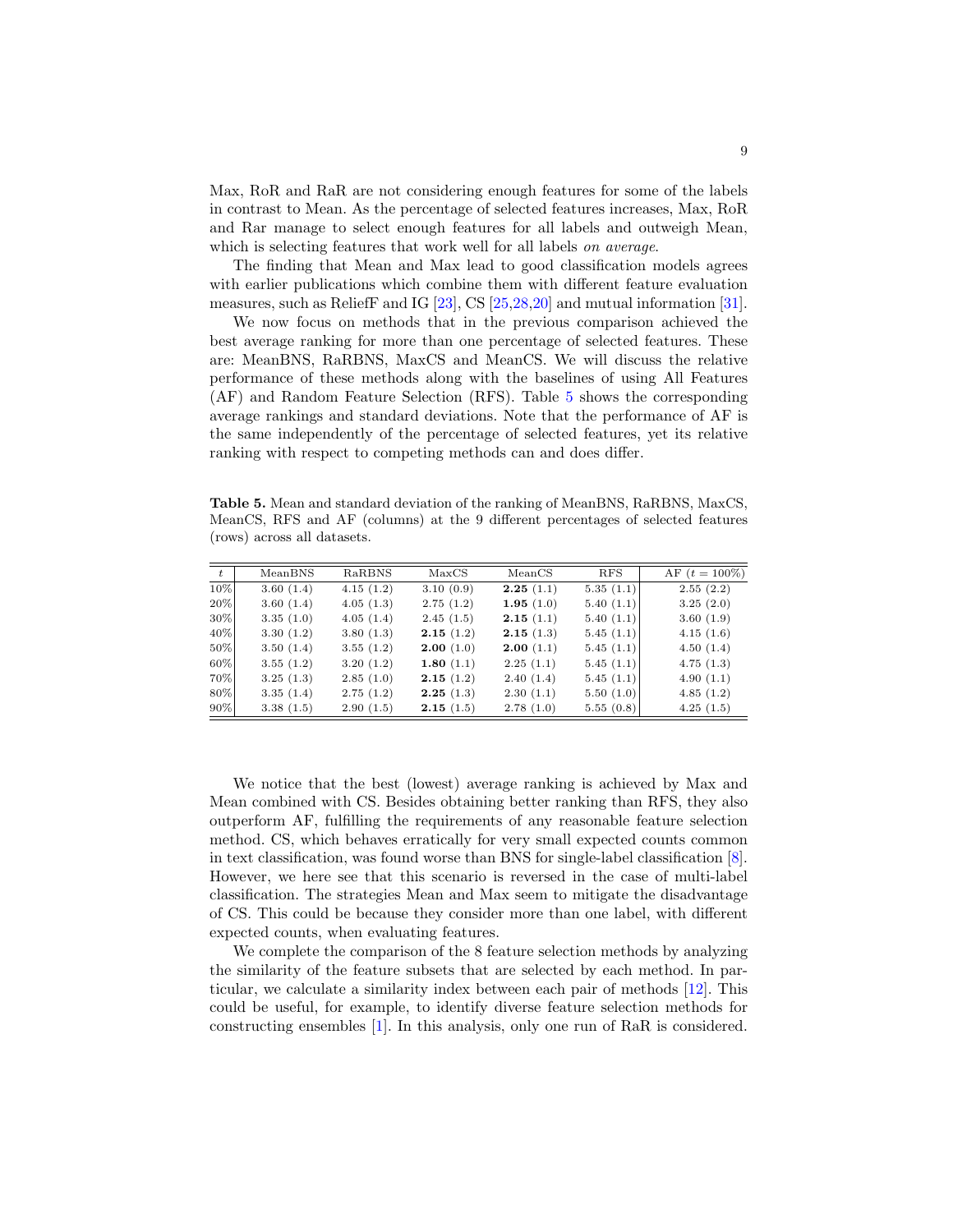For the sake of saving space, Table [6](#page-9-1) shows the similarity values averaged across all datasets at a specific percentage of features  $(t = 50\%)$ , highlighting similarity values larger than 0.7 with bold typeface. Nevertheless, the patterns found also occur for other percentage of selected features.

|            |      | MaxBNS | MeanBNS | RoRBNS | RaRBNS | MaxCS | MeanCS | RoRCS | RaRCS |
|------------|------|--------|---------|--------|--------|-------|--------|-------|-------|
|            | Max  |        | 0.22    | 0.75   | 0.72   | 0.55  | 0.56   | 0.47  | 0.40  |
| <b>BNS</b> | Mean | 0.22   |         | 0.15   | 0.17   | 0.33  | 0.42   | 0.23  | 0.14  |
|            | RoR  | 0.75   | 0.15    |        | 0.82   | 0.48  | 0.47   | 0.44  | 0.48  |
|            | RaR  | 0.72   | 0.17    | 0.82   |        | 0.47  | 0.49   | 0.44  | 0.40  |
| CS         | Max  | 0.55   | 0.33    | 0.48   | 0.47   |       | 0.73   | 0.71  | 0.53  |
|            | Mean | 0.56   | 0.42    | 0.47   | 0.49   | 0.73  |        | 0.55  | 0.44  |
|            | RoR  | 0.47   | 0.23    | 0.44   | 0.44   | 0.71  | 0.55   |       | 0.76  |
|            | RaR  | 0.40   | 0.14    | 0.48   | 0.40   | 0.53  | 0.44   | 0.76  |       |

<span id="page-9-1"></span>Table 6. Similarity values of the feature subsets yielded by eight FS algorithms.

We first notice that CS methods are quite different from BNS methods, as one would expect. Within BNS methods, we see that MeanBNS selects quite different feature subsets from the ones found by the other BNS methods, which in turn select relatively similar feature subsets. Within CS methods, we see 3 pairs of methods selecting similar features: RaR/RoR, Mean/Max and Mean/RoR.

# <span id="page-9-0"></span>5 Conclusion

This work evaluated 8 FS methods to support multi-label text classification in 20 benchmark datasets. They are based on 2 feature evaluation measures and 4 strategies to consider label information while evaluating features. The best methods from this group also highlighted in an experimental comparison with the classifiers built using all features and using features randomly selected.

The popular algorithms MeanCS and MaxCS, which respectively rank features according to the average or the maximum Chi-squared score across all labels, led to most of the best classifiers while using less features. The former was the best choice when the number of features was smaller. As the number of features increased, the latter yielded the best classifiers.

Future work will apply some of the best FS methods and their optimized implementation to rank features in large textual datasets. Furthermore, we plan to evaluate efficient FS methods which are able to consider label information in a higher level than the one considered by MeanCS and MaxCS [\[32\]](#page-11-0).

### Acknowledgment

This research was supported by the São Paulo Research Foundation (FAPESP), grant 2012/23906-2. The authors would like to thank Maria C. Monard, Huei D. Lee and Everton A. Cherman for their support in multi-label feature selection.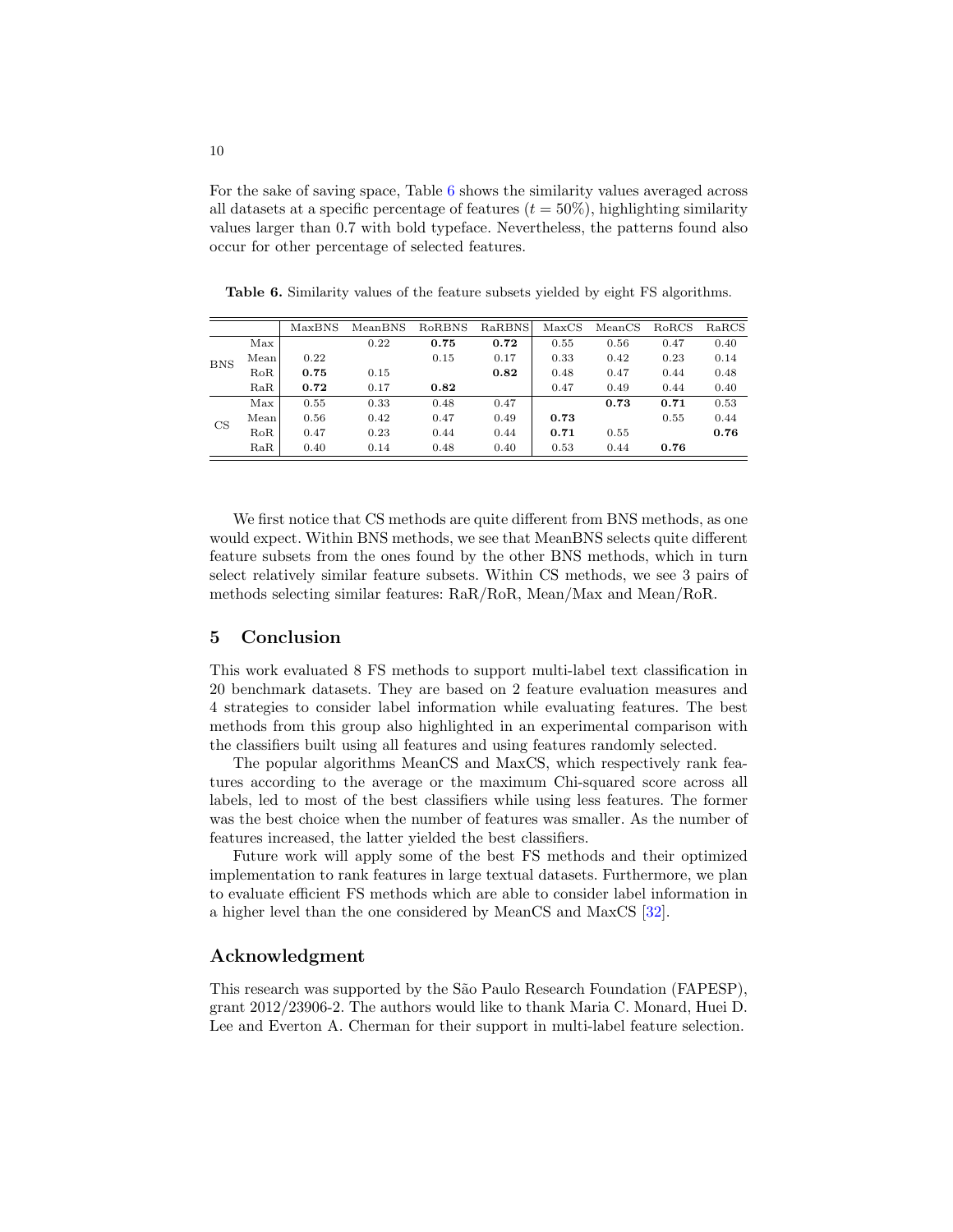## References

- <span id="page-10-17"></span>1. Cannas, L.M., Dessì, N., Pes, B.: Assessing similarity of feature selection techniques in high-dimensional domains. Pattern Recognition Letters 34(12), 1446– 1453 (2013)
- <span id="page-10-9"></span>2. Chang, Y.C., Chen, S.M., Liau, C.J.: Multilabel text categorization based on a new linear classifier learning method and a category-sensitive refinement method. Expert Systems with Applications 34(3), 1948–1953 (2008)
- <span id="page-10-8"></span>3. Chen, W., Yan, J., Zhang, B., Chen, Z., Yang, Q.: Document transformation for multi-label feature selection in text categorization. In: IEEE International Conference on Data Mining. pp. 451–456 (2007)
- <span id="page-10-3"></span>4. Dembczynski, K., Waegeman, W., Cheng, W., H?llermeier, E.: On label dependence and loss minimization in multi-label classification. Machine Learning 88, 5–45 (2012)
- <span id="page-10-15"></span>5. Demsar, J.: Statistical comparisons of classifiers over multiple data sets. Journal of Machine Learning Research 7, 1–30 (2006)
- <span id="page-10-5"></span>6. Dendamrongvit, S., Vateekul, P., Kubat, M.: Irrelevant attributes and imbalanced classes in multi-label text-categorization domains. Intelligent Data Analysis 15(6), 843–859 (2011)
- <span id="page-10-14"></span>7. Fan, R.E., Chang, K.W., Hsieh, C.J., Wang, X.R., Lin, C.J.: LIBLINEAR: A library for large linear classification. Journal of Machine Learning Research 9, 1871– 1874 (2008)
- <span id="page-10-1"></span>8. Forman, G.: An extensive empirical study of feature selection metrics for text classification. Journal of Machine Learning Research 3, 1289–1305 (2003)
- <span id="page-10-2"></span>9. Forman, G.: A pitfall and solution in multi-class feature selection for text classification. HPL-2004-86 (2004), Hewlett Packard
- <span id="page-10-4"></span>10. Fürnkranz, J., Hüllermeier, E., Mencía, E.L., Brinker, K.: Multilabel classification via calibrated label ranking. Machine Learning 73(2), 133–153 (2008)
- <span id="page-10-13"></span>11. Kononenko, I., Robnik-Sikonja, M.: Weighting and local methods non-myopic feature quality evaluation with (R)ReliefF. In: Liu, H., Motoda, H. (eds.) Computational Methods of Feature Selection, pp. 169–191. Chapman & Hall/CRC (2008)
- <span id="page-10-16"></span>12. Kuncheva, L.I.: A stability index for feature selection. In: IASTED International Multi-Conference: artificial intelligence and applications. pp. 390–395 (2007)
- <span id="page-10-11"></span>13. Lastra, G., Luaces, O., Quevedo, J.R., Bahamonde, A.: Graphical feature selection for multilabel classification tasks. In: International Conference on Advances in Intelligent Data Analysis. pp. 246–257 (2011)
- <span id="page-10-12"></span>14. Lee, J., Kim, D.W.: Feature selection for multi-label classification using multivariate mutual information. Pattern Recognition Letters 34(3), 349–357 (2013)
- <span id="page-10-7"></span>15. Lewis, D.D., Yang, Y., Rose, T.G., Li, F.: Rcv1: A new benchmark collection for text categorization research. Journal of Machine Learning Research 5, 361–397 (2004)
- <span id="page-10-0"></span>16. Liu, H., Motoda, H.: Computational Methods of Feature Selection. Chapman & Hall/CRC (2008)
- <span id="page-10-10"></span>17. Mayne, A., Perry, R.: Hierarchically classifying documents with multiple labels. In: IEEE Symposium on Computational Intelligence and Data Mining. pp. 133–139 (2009)
- <span id="page-10-6"></span>18. Nardiello, P., Sebastiani, F., Sperduti, A.: Discretizing continuous attributes in adaboost for text categorization. In: European Conference on Information Retrieval Research. pp. 320–334 (2003)